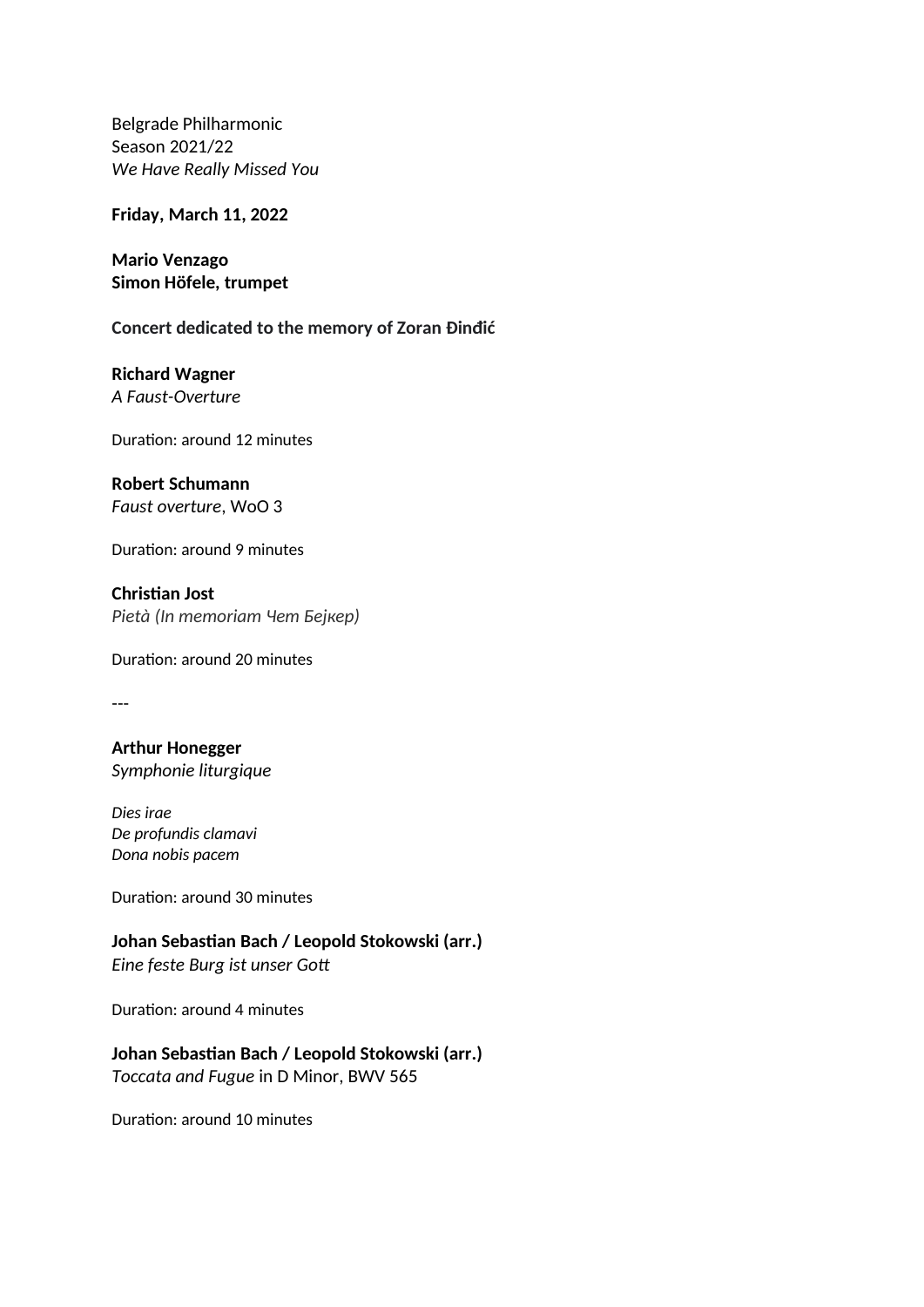**Richard Wagner** (1813-1883) originally conceived his *Faust Overture* as the first movement of a symphony based on Goethe's drama. The idea of the symphony, however, was abandoned given that Wagner was busy working at the time on the opera *The Flying Dutchman*. After the original version from 1840, the final version was created in 1855, with this title. The theme is related to Faust himself and deals with the action that preceded the meeting of Mephisto and the acquaintance with Margaret. The work evokes an exceptional introspective image of the protagonist - mental turmoil, hope, and struggle with destiny.

Another composer, Wagner's contemporary, dealt with the theme of Faust. **Robert Schumann** (1810-1856) was inspired by Goethe's work and in 1844 he decided to musically embody the legend of Faust, who made a pact with the devil, exchanging his soul for unlimited knowledge and worldly pleasure. Since Schumann did not want to follow the narrative flow in his work, he replaced the original idea of writing an opera with the idea of fragments that would get their musical transposition. This is how the oratorio *Scenes from Goethe's Faust* was created, and the partially completed work was conducted by Franz Liszt in 1849 on the anniversary of Goethe's birth. At his suggestion, Schumann wrote the overture as the last completed segment of the *Scenes* in 1853. Like Wagner's work of the same name, the overture is a character image of Faust - a gloomy introduction shows the protagonist immersed in his thoughts, followed by the search for ideals and truth, with occasional lyrical episodes that allude to Margaret's character.

**Christian Jost** (1963) is one of the most important German contemporary composers, with a wide-ranging creative opus, including opera, ballet, symphony, and chamber music.

*Pietà* is the last work in Jost's *Requiem Trilogy*, which he began in 2000. Although it was written last, *Pietà* is the first work in the cycle, followed by *Dies Irae* for trombone orchestra and *Lux aeterna* for alto saxophone and orchestra. The works from the trilogy are also performed individually.

Although *Pietà* is not a jazz piece, the subtitle *In memoriam Chet Baker* hints at a basic musical idea. The trumpet enters the field of jazz with Baker's variety and elegance. His heartbreaking life story and tragic death are depicted in a lyrical adagio. This idea extends to the destiny of the entire human race in the following compositions from the trilogy. As a consequence, *Pietà*, due to its nature and specific part of the solo trumpet, is the most intimate part of the cycle.

*Symphonie Liturgique* is the third symphonic achievement of the Swiss-French composer **Arthur Honegger** (1892-1955), created in the twilight years of World War II. The work is conceived in three movements, each of which is named after a liturgical text. The first movement, marked *allegro marcato*, is named *Dies irae*, from the Requiem Mass. The slow movement named *De profundis clamavi* after Psalm 130 is, in contrast, meditative and lyrical. The finale, named *Dona nobis pacem* from the Mass, is more episodic character, with a brutal marching rhythm that builds a dissonant climax before a long, lyrical coda that completes the work.

Honegger himself wrote an extensive commentary on the work, explicitly linking music to the horrors of war, with a desire for peace.